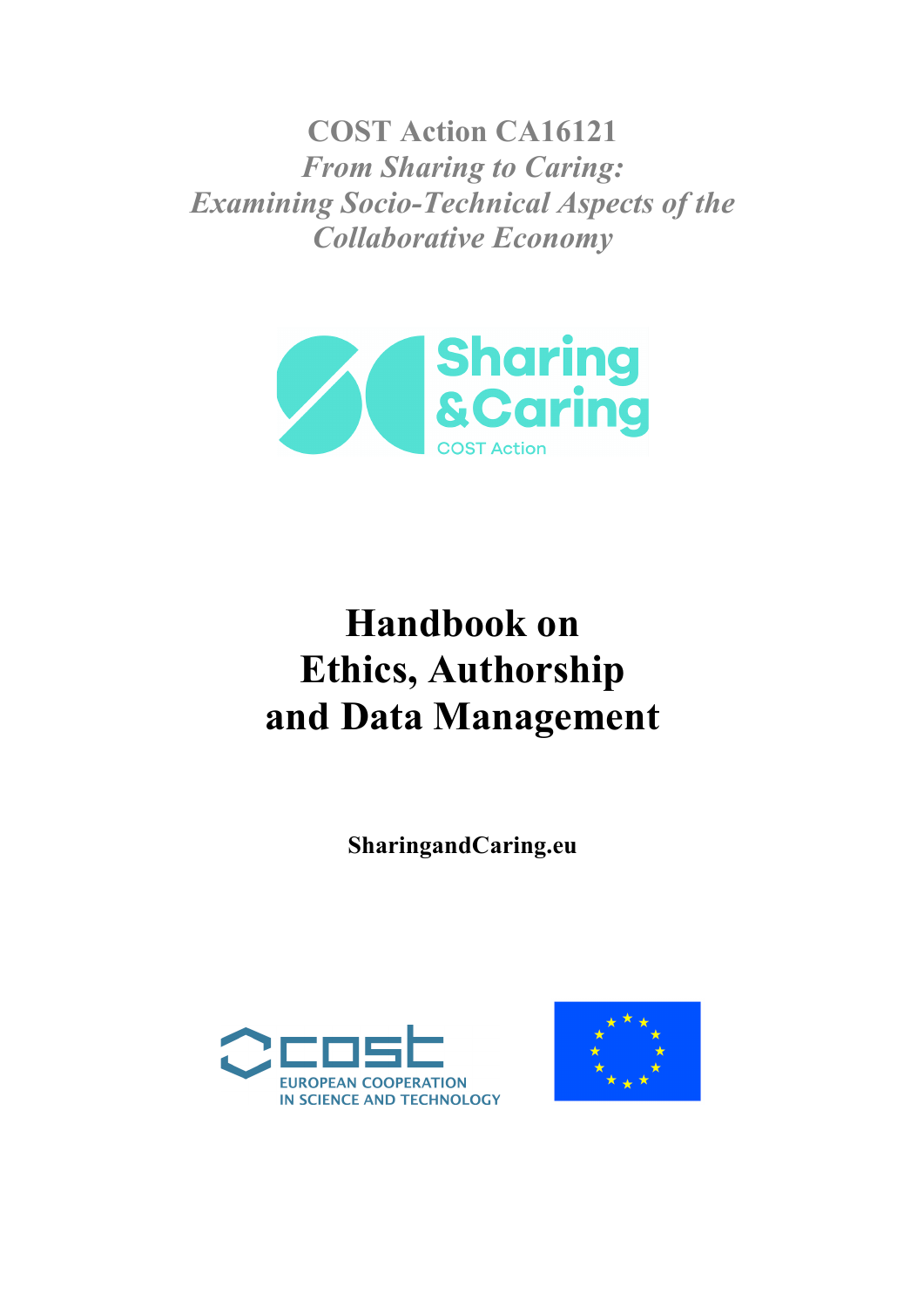## **Table of Contents**

| 0. Introduction                                                          |       |
|--------------------------------------------------------------------------|-------|
| 1. Research Data Gathering and Management Guidelines                     | p. 4  |
| 1.1. Data Availability                                                   | p. 4  |
| 1.2. Data Collection, Processing and Personal Data Protection            |       |
| 1.2.1. Informed Consent                                                  | p. 4  |
| 1.2.2. Personal and Sensitive Data                                       | p. 5  |
| 1.2.3. Anonymity and Confidentiality                                     | p. 6  |
| 1.3. Data Storage, Security and Accessibility                            | p. 7  |
| 1.3.1. Security Measures                                                 | p. 7  |
| 1.3.2. Data Ownership and Data Access                                    | p. 7  |
| 1.3.3. Sharing and Caring Members-Only Platform                          | p. 8  |
| 1.3.4. Sharing and Caring Public Website                                 | p. 8  |
| 2. Action Data and Working Documents Management Guidelines               | p. 10 |
| 2.1. Data Collection and Personal Data Protection                        | p.10  |
| 2.2. Data Storage and Security: Sharing and Caring Members-Only Platform | p. 10 |
| 3. Research Outputs Authorship and Management Guidelines                 |       |
| 3.1. Data Collection and Personal Data Protection                        | p. 11 |
| 3.2. Outputs Authorship                                                  |       |
| 3.2.1. Reports and white papers                                          |       |
| 3.2.2. Journal articles, book chapters and monographs                    |       |
| 3.2.3. Online repositories, catalogues and directories                   | p. 12 |
| 3.3. Outputs Accessibility and Re-Usability                              | p. 12 |
| 4. List of contributors                                                  | p. 13 |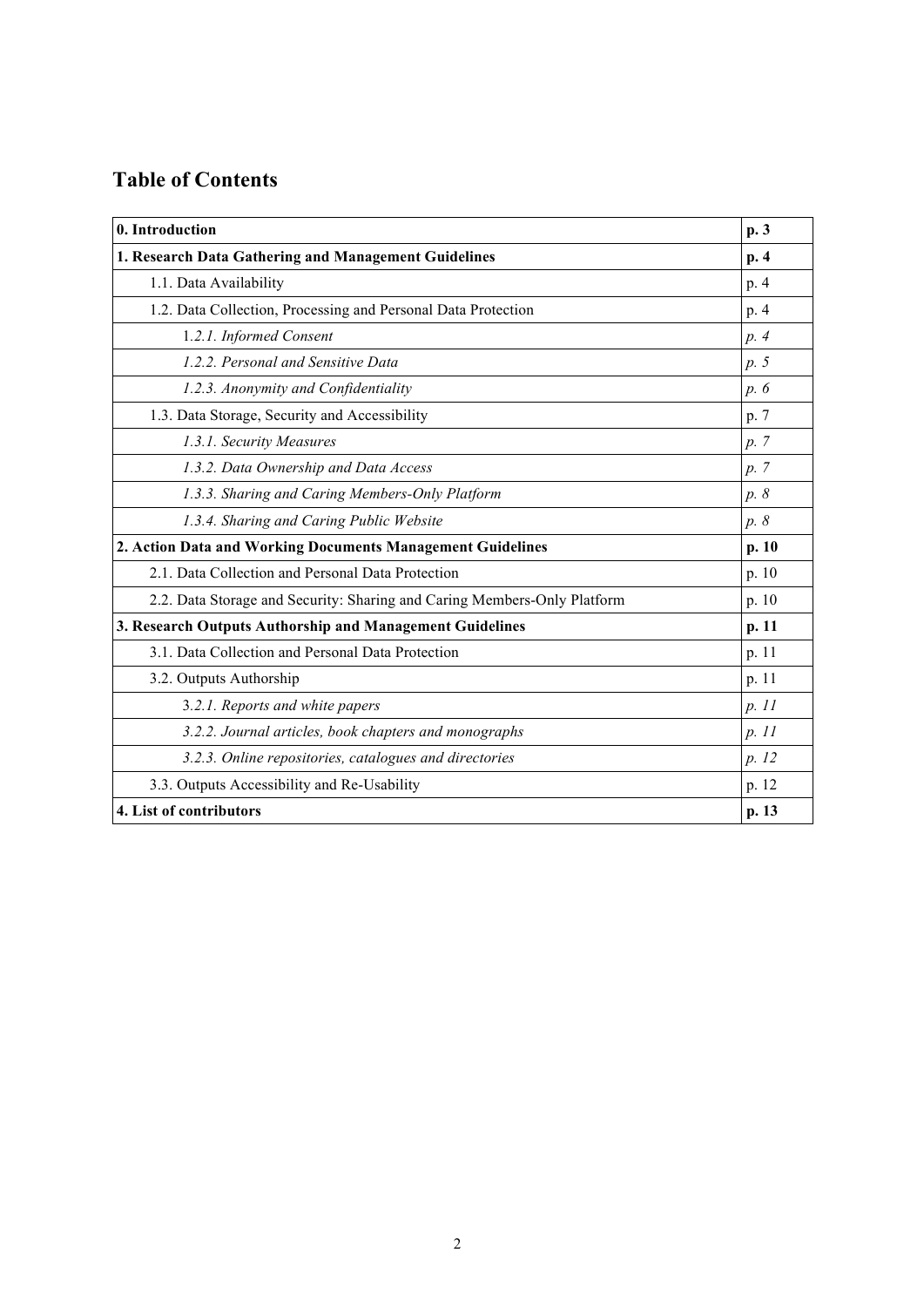## **INTRODUCTION**

While working on collecting and analysing cases, Working Group 1 members of our Action raised issues related to Ethics, Authorship and Data Management/Data Policy.

After researching existing guidelines in this area, we identified some publications issued by the European Commission (see, for instance, the European Code of Conduct for Research Integrity<sup>1</sup> and Doing Global Science: A Guide to Responsible Conduct in the Global Research Enterprise, in particular chapters 8 and  $9^2$ ).

However, these were not well adapted to situations that might occur in COST Actions in general, and in our specific COST Action in particular. The Core Group of the Action has then decided to form a task force to establish guidelines concerning research ethics and authorship issues.

A call for interest was issued, and in March 2018, a task force on Ethics, Authorship and Data Management was created under the leadership of Chiara Bassetti.

Chiara Bassetti works for the National Research Council of Italy and the University of Trento (Italy). As an ethnographer, her research activities raised issues related to ethics and data management, as her experience comes in particular from medical emergency response and international airport security and borders control contexts, which are particularly sensitive ones. Moreover, she was the project leader of the H2020 CAPS project PIE News / Commonfare, which contributed several case studies to Working Group 1. For PIE News, she was in charge of all ethics and data management arrangements, and she authored the corresponding deliverables. The latter are currently considered as best practice examples within the EC CAPS community.

This handbook is the result of the work of this task force, and is organised in three chapters providing guidelines on: (1) research data gathering and management, (2) Action-specific data and working documents, and (3) research outputs authorship and management. For most of the guidelines, tips on how to apply them are also provided.

<sup>&</sup>lt;sup>1</sup> http://ec.europa.eu/research/participants/data/ref/h2020/other/hi/h2020-ethics\_code-of-conduct\_en.pdf http://www.interacademies.org/33345.aspx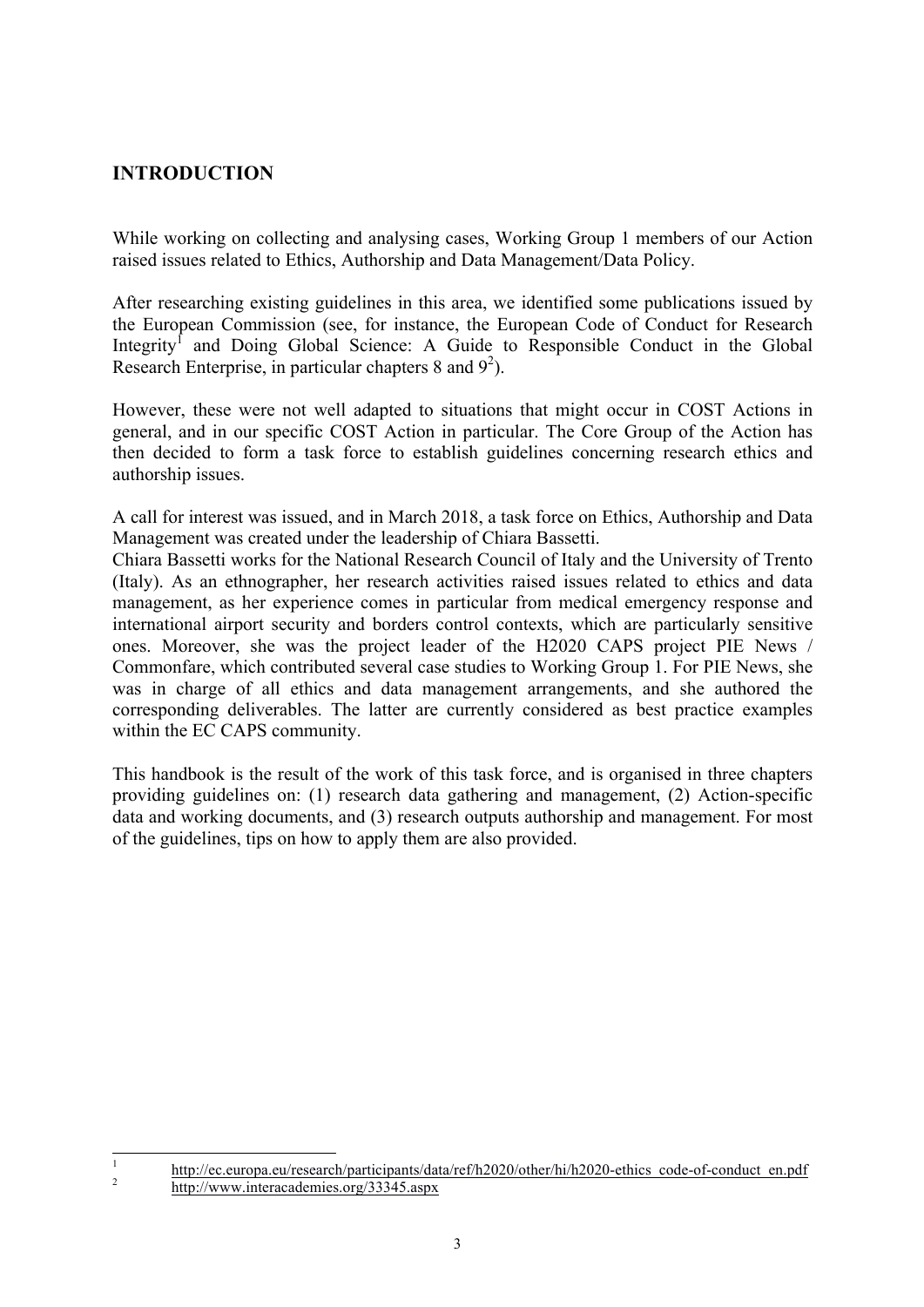#### **1. RESEARCH DATA GATHERING AND MANAGEMENT GUIDELINES**

This chapter regards *research data*, which means the aggregated, recorded, retrievable information created or obtained through research or creative work. Data include but are not limited to field notes, audio- and video-recordings, transcriptions of interviews, focus groups and workshops. The chapter provides instructions on how to deal with the collection and management of these kinds of data.

## **1.1. Data Availability**

Whenever existing data of any kind —being a written text, a spreadsheet, an image, a videoor audio-file, etc.— is *not publicly available*, it is necessary to ask authorisation for using it. If and when authorisation is received, it is necessary to properly archive the authorising document (e.g., saving as PDF the authorising e-mail), and to share it with the Action Coordinator. In case authorisation is not granted, one should refrain from using the data even if they came in possession of it.

Particular attention should be paid to *copyrighted material* (e.g., images). Authorisation should be requested for usage, any required fee paid, and the documents providing evidence for both authorisation and payment should be safely archived.

As far as the literature repository on the public website (sharingandcaring.eu) is concerned, priority should be given to essays and books published under Open Access or with a Creative Commons license over publications behind a pay wall. Whenever possible, *publications* should be listed with their DOI and the link to the publisher website.

## **1.2. Data Collection, Processing and Personal Data Protection**

## *1.2.1. Informed Consent*

Before starting any research activity, researchers have the task of ensuring that each participant has understood the purpose of the activity and the procedures for data gathering and management. Furthermore, the possibility to withdraw participation at any time without providing any explanation must be clearly stated. Similarly, the possibility to ask for audioand/or video-recording to be stopped at any time must be included. Participants must be also informed about the treatment of personal data, including collection (Sect. 2.2.2), processing (Sect. 2.2.3), storage (Sect. 2.3.1), retention and destruction. Names, qualifications and contact details of the staff available for further information and notices during the study must be provided to participants. Any question from the participants must be answered thoroughly. The participation of people who are not able to freely and voluntarily express their will should be excluded.

*Tip: Follow your institution's guidelines/rules for data management (collection, storage, protection, retention and destruction, including right to be forgotten and data erasure). Your institution may also possibly provide templates for informed consent forms. If that would not be the case, or you are looking to another example, you may have a look at the PIE News project template: see Appendix B of Deliverable 1.1 Project Handbook,*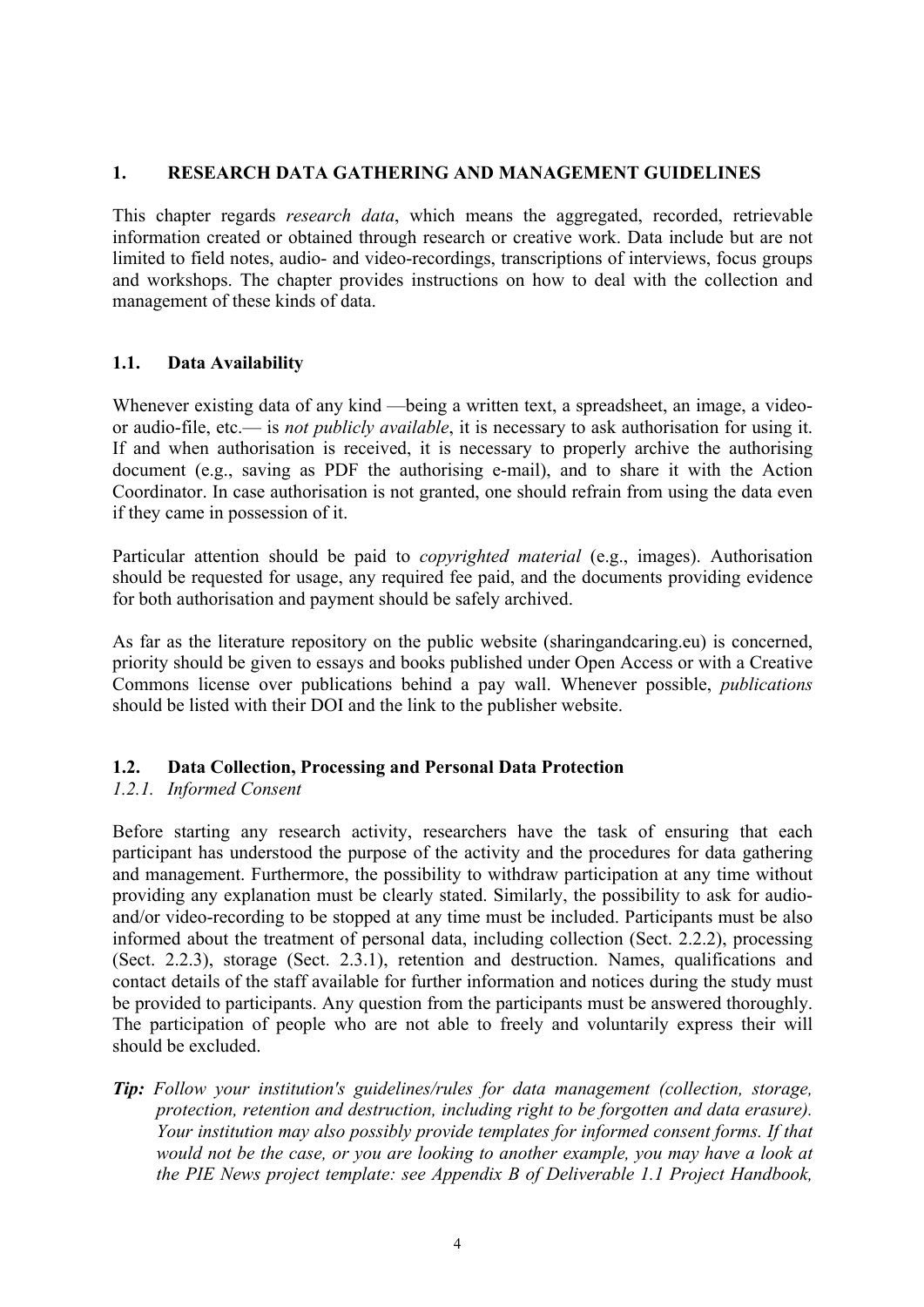#### *available at: http://pieproject.eu/2016/11/29/d1-1-project-handbook/.*

In the case of ethnographic observation and field notes, informed consent is considered accomplished through the permission of accessing the field. On the contrary, for interviews, focus groups and workshops, the researcher must fill in an Informed Consent Form for each participant. The Informed Consent Form, accompanied by an Info Sheet providing information on the research, its objective, the dissemination and exploitation plans, must be prepared and signed both by the participant/s and the researcher/s (one copy of signed informed consent form remains to each party). In the case of VoIP-based interviews, interviewees must be asked to send a scan copy of the signed consent form by e-mail. As for online surveys, potential participants are informed about the purposes of the survey to which they are invited to respond and asked to give their informed consent for the anonymous collection and aggregated processing of data.

Visual material such as pictures and videos require authorisation. Therefore, the issue must be properly addressed in the Informed Consent Form for interviews/focus groups/workshops, and a separate Informed Consent Form must be prepared for visual material gathered as part of fieldwork.

## *1.2.2. Personal and Sensitive Data*

Personal and sensitive data collection within the Action activities is to be avoided as much as possible. Personal data can be collected as by-product of research activities (e.g. collecting informed consent forms).

The European Commission (EC) considers as sensitive those data "revealing racial or ethnic origin, political opinions, religious or philosophical beliefs, trade-union membership, and [...] data concerning health or sex life" (Data Protection Directive  $(95/46/EC \text{ art. } 8)^3$ . The EC also details that "the term *data revealing racial or ethnic origin, political opinions, religious or philosophical beliefs, trade-union membership* is to be understood that not only data which by its nature contains sensitive information is covered by this provision, but also data from which sensitive information with regard to an individual can be concluded"<sup>4</sup>.

In the case of interviews, focus groups and workshops, the Action participants should not ask questions that explicitly refer to, or may lead to the disclosure of sensitive information if not for strong scientific reasons. In this case, or if sensitive information is gathered by chance, the original audio- and video files must be handled in a way that ensures the protection of confidentiality and technical security. In no case can these files be made publicly accessible, and in no case they can be shared with third parties (neither upon justified and reasoned requests, see Ch. 1.3.2).

<sup>&</sup>lt;sup>3</sup> Directive 95/46/EC of 24 October 1995 (http://eur-

lex.europa.eu/LexUriServ/LexUriServ.do?uri=CELEX:31995L0046:EN:NOT) on the protection of individuals with regard to the processing of personal data and on the free movement of such data, Official Journal L 281, 23/11/1995 p. 31-50.<br> $4 \text{ A}$  Advice paper on special categories of data ("sensitive data") of the Article 29 Working Party of 4

April 2011 (http://ec.europa.eu/justice/data-protection/article-29/documentation/other-

document/files/2011/2011\_04\_20\_letter\_artwp\_mme\_le\_bail\_directive\_9546ec\_annex1\_en.pdf), Ref. Ares(2011)444105, 20/04/2011.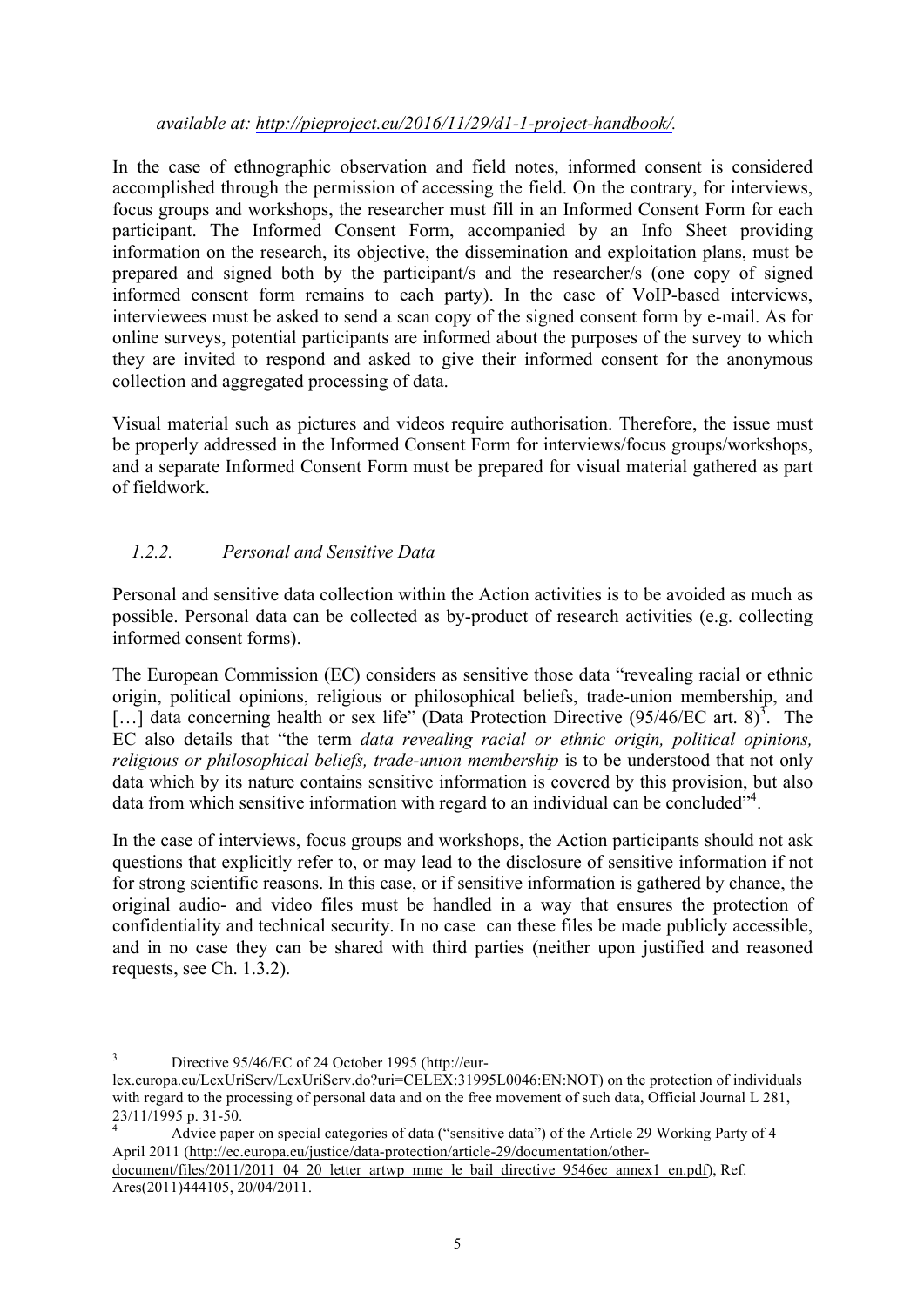If, by chance, the visual capturing/reproductions will include any personal images, especially those portraying participants' faces, they may allow others to detect biometric data. Biometric data lead to the unique identification or authentication of a natural person. The EC states that "the processing of photographs should not systematically be considered to be processing of special categories of personal data as they are covered by the definition of biometric data only when processed through a specific technical means" [2, art. 51]. To avoid any possible risk, the Action participants must not make publicly available any visual material including personal data or personal images that can endanger participants' privacy without their informed consent.

## *1.2.3. Anonymity and Confidentiality*

Participants' anonymity and confidentiality must be fully guaranteed with respect to all the activities carried out and all data gathered. Anonymisation takes place through the use of pseudonyms, aggregation, and any other reasonably employable means.

Interviews, focus groups and workshops can be audio- and/ or video-recorded. The audio track is then transcribed. Concurrently, anonymisation must take place. *Interview, focus group and workshop transcriptions* must not contain any information or detail that may make individuals or groups identifiable. The collected data must be labelled with participant pseudonyms. The file linking participants' names as they appear in the consent forms with the respective pseudonym must be password protected and encrypted (see Sect. 2.3.1).

Personal information and details are never to be released in forms that might make subjects identifiable to any extent. To this aim, even upon request for identity disclosure by any individual participant, the researcher must assess whether this might prejudice the anonymity of other subjects, and in such a case, decline the request. On the other hand, the choice concerning the disclosure or anonymisation of the names of organisations, both private and public bodies, must be discussed directly with the institutional and organisational participants of each case study. The researcher, anyway, must explicitly remind individual and collective participants of the consequences that may follow from the publication of the research data and outcomes, and of the potential implications of identity disclosure.

As for *field notes, excerpts and ethnographic reports* more generally, pseudonymisation must be ensured and participants' identifiability avoided by any means. Attention must be paid not only to names but also places, addresses, recognisable/public events and activities. Moreover, confidentiality must be granted with respect to issues participants asked not to be included in research reports and more generally not to be disseminated by any means.

Regarding *visual material*, face blurring and other graphical means must be employed whenever such material is made public to avoid participants recognisability, except for when different terms of agreement have been set in the informed consent form (see Sect. 2.2.1). For confidentiality purposes, attention must be paid also to other elements of visual material, such as city or business signs, landmark buildings or monuments, and the like.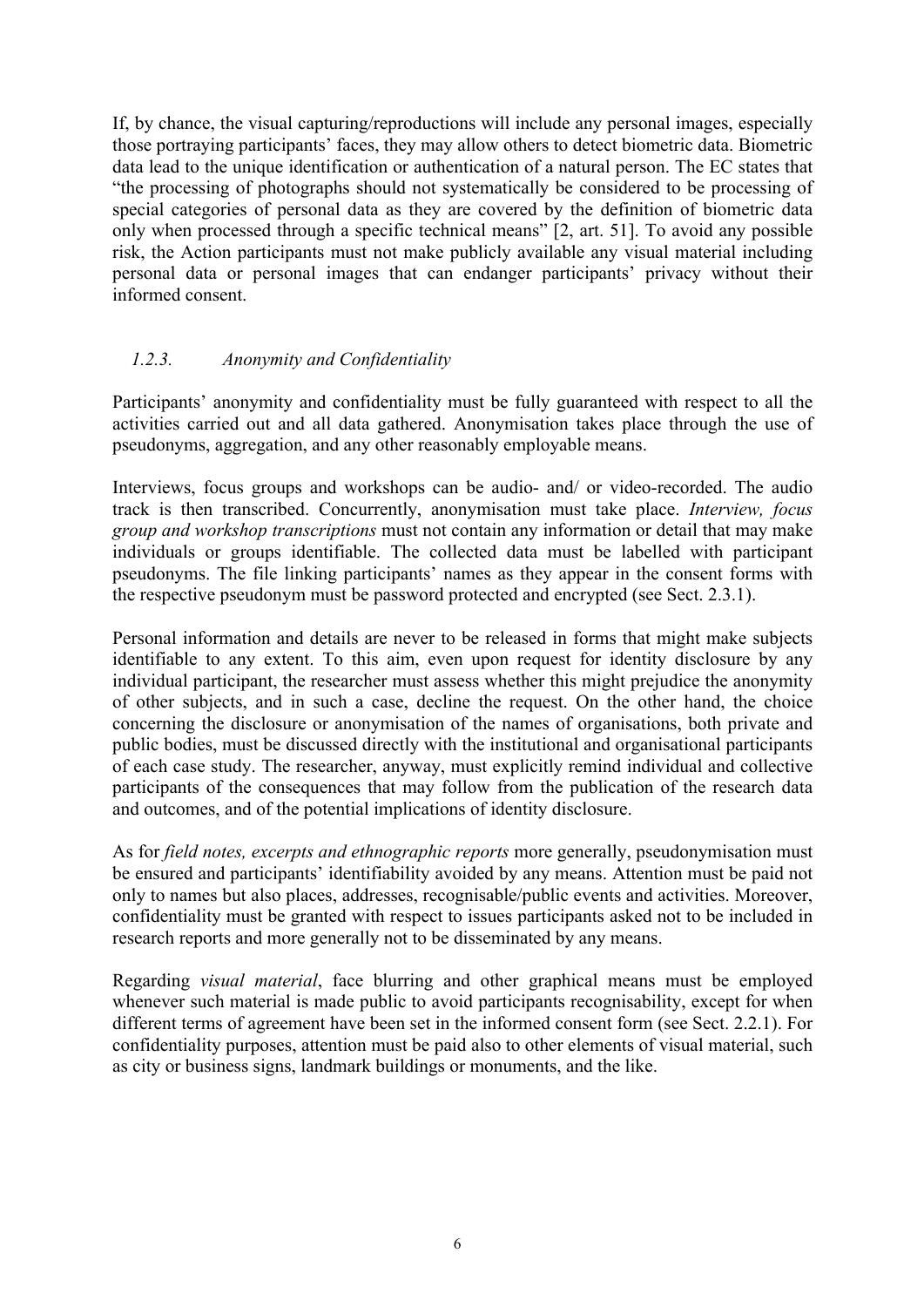## **1.3. Data Storage, Security and Accessibility**

This section focuses especially on the use of digital data, on their storage, and on their distribution using network connections.

## *1.3.1. Security Measures*

All data collected, especially in its raw and hence non-anonymised form, must be handled with appropriate confidentiality, accessibility controls, and technical security. In particular, all personal data collected as by-product of research activities must be kept secure and beyond the reach of unauthorised persons. Therefore:

- Data in electronic form must be stored on a secure server on the premises of the researcher's organisation, and access must be restricted by password protection and possibly also by encryption. Data protection can be enhanced by self-hosted opensource solutions and architecture.
- Data file names (e.g. of interview transcriptions or field notes) must not make reference to any personal information.
- Information that might enable data to be linked to individuals, such as the file linking participants' names to their respective code/pseudonym, must be password protected and encrypted so that access will be restricted to only those with the requisite credentials. Should confidentiality or anonymity be under threat, the file must be destroyed; a printed copy has to be generated prior to file destruction and securely kept in the researcher's safe box. Filled and signed consent forms must be held separately and must not reference the participant's code/pseudonym; they are paperbased and must be held in a locked filing cabinet on the researcher's or his/her organisation's site.
- *Tip: You may want to use Simple Secret Sharing, by Dyne.org Foundation, to protect your data. It allows you and your colleagues to securely store a text smaller than 1024 characters, such as a password, or an encryption key.*

## *1.3.2. Data Ownership and Data Access*

Data ownership belongs to the researcher/s that designed and conducted research activities (ethnography, interview, focus group, workshop, survey, etc.).

All Action participants have the right to use and adapt all data collected during the Action. In all cases of use, adaptation or dissemination, they are required to reference author/s and source of data. At the time that any dissemination project (especially publication) involving data is initiated, the researcher should discuss co-authorship status among those who contributed to the work and reach a consensus regarding those who will be listed as coauthors. The same conditions apply to potential reuse of data for future and further research and educational purposes.

For third parties, data sharing and dissemination apply only to data for which informed consent has been given, in accordance with the dissemination terms expressed by the consent, and for data in anonymised and/or aggregated form. The sharing/dissemination agreement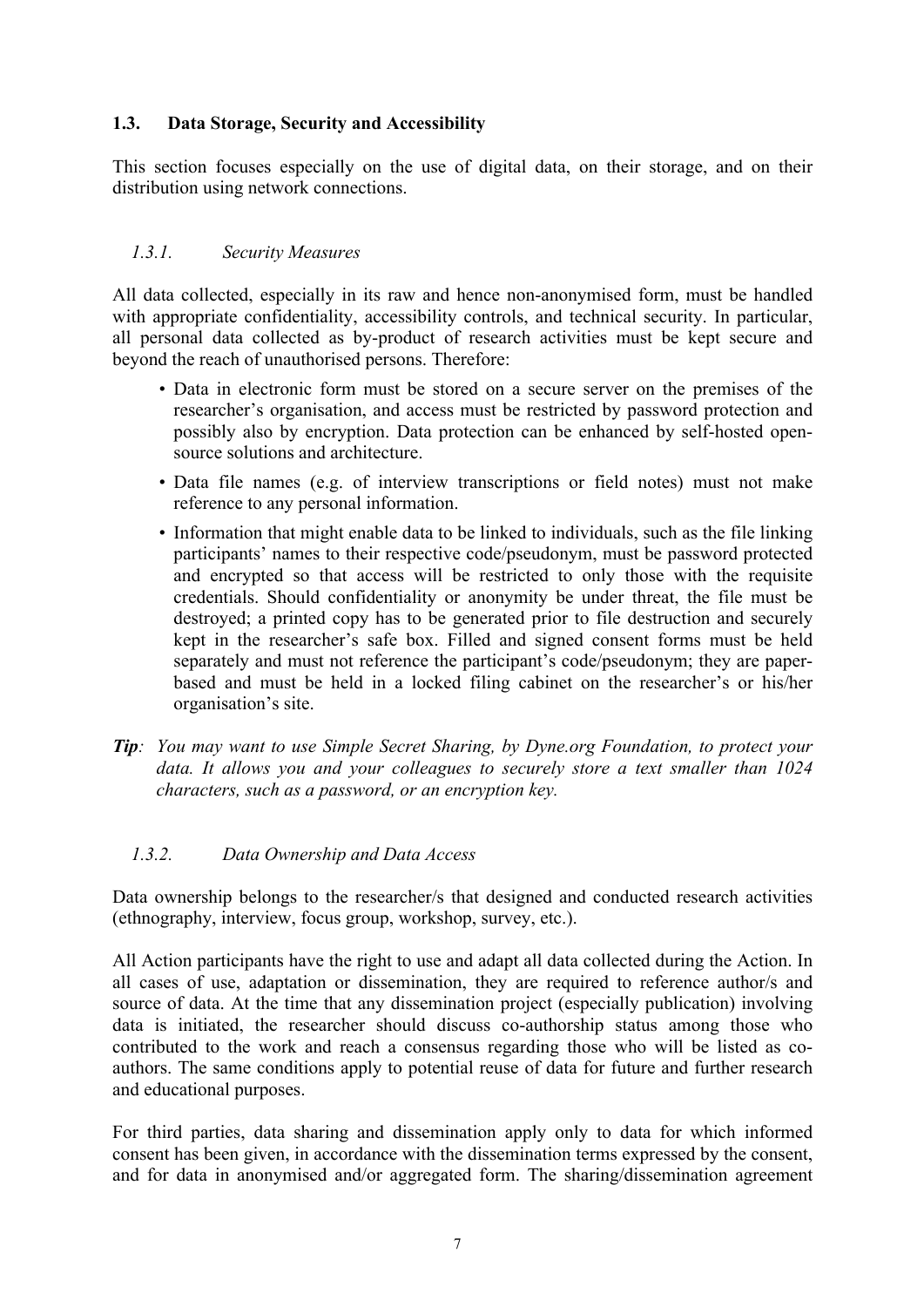with third parties must contain the commitment to reference author(s) and source of data.

## *Tip: If you plan to share data with third parties, use Creative Commons license conditions CC BY-SA 4.0 or CC BY-NC-SA 4.0*

All COST Action CA16121 participants will have access to data during the project period. In the general case, the *raw data* must be handled only by the research team involved in the considered research activities, and made available to the rest of the Action members, if/when deemed necessary or appropriate, only in anonymous and/or aggregated form. Therefore, a) field notes, b) audio/video-recordings, and c) photos of people taken in the field without blurred faces or where people are recognisable by any other means (except for when different terms have been set in the informed consent form) should not be shared with other Action members –except for properly anonymised short excerpts from field notes.

Action members also have access to a) transcriptions of interviews, focus groups and workshops, and to b) photos without people or processed so that people are not recognisable (except for when different terms have been set in the informed consent form). It is important to ensure that the *processed data* resulted from raw data, e.g. interviews transcriptions, do not include personal or sensitive data (e.g. personal names). This data can be shared with other Action members through protected and encrypted Internet connections.

As for data that is not publicly available, accessibility is – by default – restricted to the Action participant/s who received authorisation from the data owner. However, depending on the specific terms of agreement of such an authorisation, data may be shared with other Action participants (e.g. the request was for the Action group rather than a particular participant in the Action).

*Tip: If you plan to share data that is not publicly available with other Action members or with all Action participants, declare and ask for that in your request for authorisation to the data owner.*

Third parties can request access to a) transcriptions of interviews, focus groups and workshops, and to b) photos without people or processed so that people are not recognisable (except for when different terms have been set in the informed consent form). The decision on whether to grant or not such an access rests entirely on the data owner/s (i.e. on the researcher/s that designed and conducted research activities). It is suggested to consider several aspects: the coherence between the data and the applicants' aim, applicants' reputation, and applicants' ethical standards. Overall, the data owners should evaluate the purpose and intended use of the data and then decide whether to provide an anonymised copy to the applicant or not. In fact, data can be shared through protected and encrypted Internet connections only after the process of anonymisation. Personal and sensitive data cannot be shared in any case.

*Tip: In deciding whether to grant access to your data to a third party, you may ask the help of institutional Ethics Committees (e.g. from your University) and project Ethics Boards.*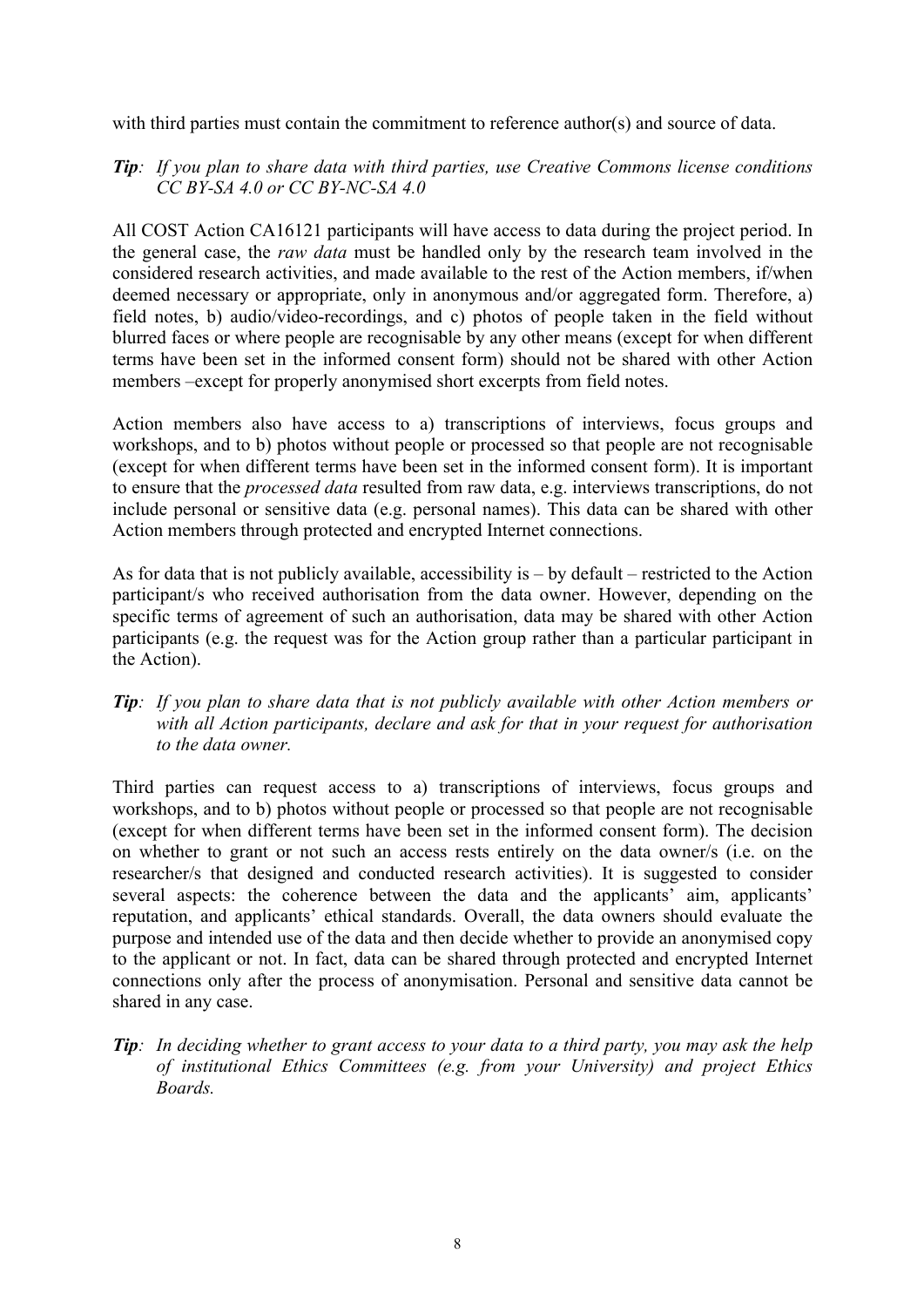## *1.3.3. Sharing and Caring Members-Only Platform*

Based on the above, data and documents that may be shared and uploaded on the Action's members-only platform (https://social.sharingandcaring.eu) are those that are publicly available, and that are not protected by copyright. These may be processed and used by other Action members.

Data for which authorisation to access was granted may be uploaded and shared if this permission was given in the authorisation request, or if this request was made on the behalf of the whole Action or a Working Group within the Action (see Sect. 2.3.2 above). In this case, Action members can use the data according to the terms of agreement of the authorisation.

On the contrary, data that must not be shared on the Action members-only platform are a) field notes, b) audio/video-recordings, c) photos of people taken on the field without blurred faces or where people are recognisable by any other means (except for when different terms in the informed consent form were set), and d) entire transcriptions of interviews or focus groups or workshops.

Transcriptions and more generally data in anonymous form may be shared among Action participants (Sect. 2.3.2) but must not be uploaded on the Action members-only platform for security and privacy reasons. The rationale for this rule concerns participants' identification, as the amount of information that the considered data contain can allow others to identify single participants notwithstanding the anonymisation effort by the data owner.

Also, it should be noted that the Action members-only platform is covered by the confidentiality agreement agreed by all Action members (see Ch. 3).

## *1.3.4. Sharing and Caring Public Website*

Raw data, and more specifically: a) field notes, b) audio/video-recordings, c) photos of people taken on the field without blurred faces or where people are recognisable by any other means (except for when different terms in the informed consent form were set), and d) entire transcriptions of interviews or focus groups or workshops should never be shared on the Action's public website (sharingandcaring.eu) and should not be treated as Open Research Data.

Short excerpts from transcripts may be published on the website (e.g. as part of documents that are outputs of the Action activities, see Ch. 3). The photos taken in the field with no people or with unrecognisable people can be publicly shared and possibly licensed under Creative Commons.

Data and documents produced outside the Action and not owned by any Action participant, may be shared on the Action website if publicly available and not protected by copyright.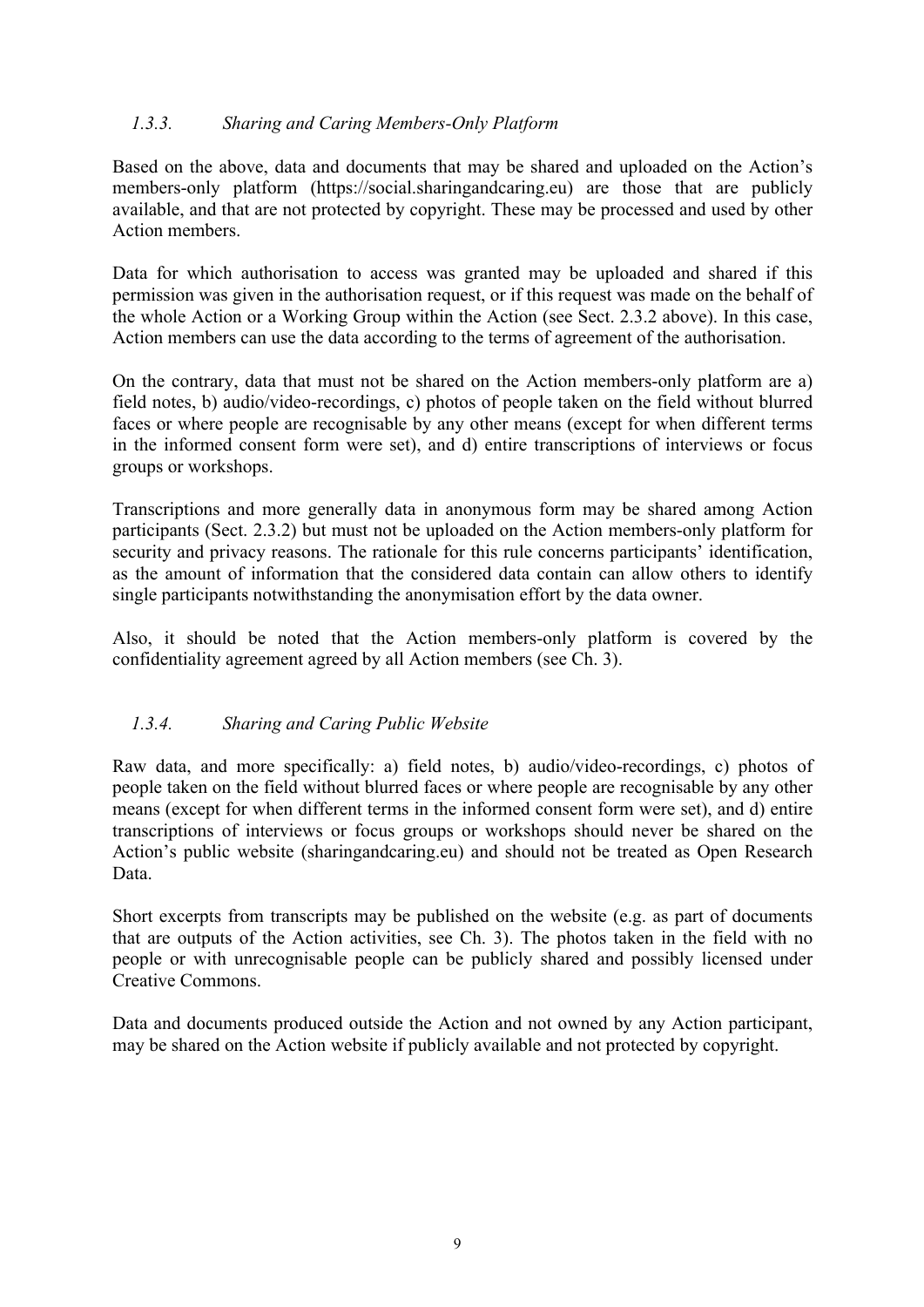## **2. ACTION DATA AND WORKING DOCUMENTS MANAGEMENT GUIDELINES**

This chapter concerns working documents and other "Action data" such as minutes, shared primarily through the Sharing and Caring members-only platform or via dedicated Google Drive repositories.

## **2.1. Data Collection and Personal Data Protection**

Full confidentiality applies to all working documents and data shared among Action participants on the Action members-only platform, on dedicated Google Drive repositories, via e-mail or any other digital means. Full confidentiality also applies to all conversations that took place among Action participants on the platform, via e-mail or any other digital means (e.g. as comments on shared documents). The breaking of confidentiality by any Action member will result in disciplinary action.

It is to be noted that minutes may include personal data of people taking part to the Action. For this reason, confidentiality particularly applies to minutes. Therefore, minutes must not be shared with third parties, and must not be used as research data.

#### **2.2. Data Storage and Security: Sharing and Caring Social Platform (members-only)**

The ownership of working documents shared on the platform or via other digital channels, stays with the author/s, who must be properly acknowledged whenever the document is used, adopted or disseminated. The ownership of "Action data" such as minutes belongs to the Action's Core Group.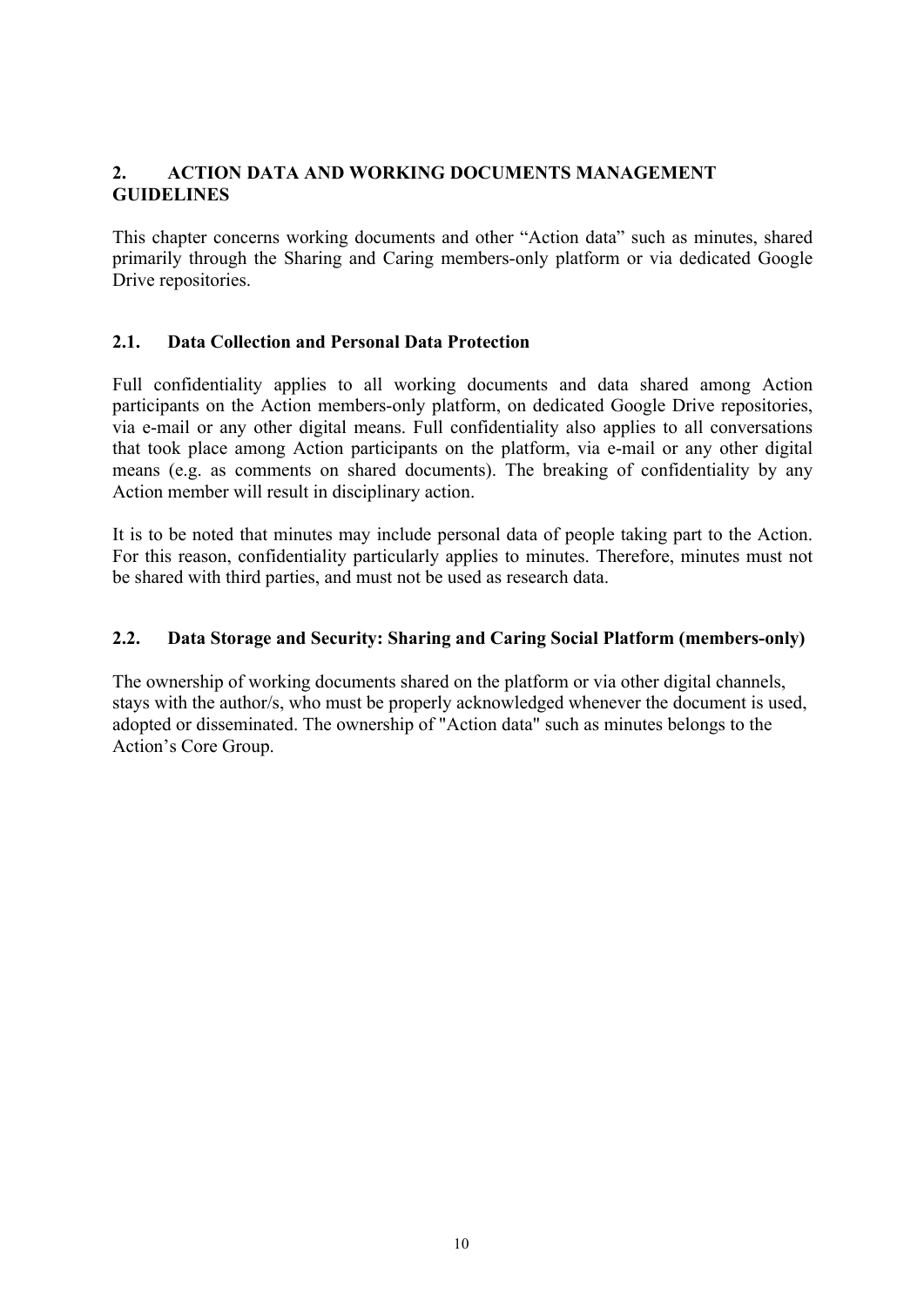## **3. RESEARCH OUTPUTS AUTHORSHIP AND MANAGEMENT GUIDELINES**

This chapter considers research outputs and deliverables such as reports, white papers, publications (including journal articles, book chapters and monographs, in printed and/or digital form), online repositories, catalogues and directories.

#### **3.1. Data Collection and Personal Data Protection**

For personal data protection reasons, anonymity and confidentiality must be ensured in all research outputs. This may be achieved through pseudonymisation and by blurring faces in photographs. Whatever the means employed, the recognisability of individual persons must be avoided (see also Section 2.2.3). The only exception to this rule concerns the "online directory of people" that is listed in the Action Memorandum of Understanding as one of the deliverables of the Working Group 1, and the profiles of the Action participants uploaded by each individual on the Action website sharingandcaring.eu.

Anonymity and confidentiality must also be ensured when dealing with work-in-progress research outputs that are to be shared with others on the Action members-only platform, by email or by any other means.

## **3.2. Outputs Authorship**

## *3.2.1. Reports and white papers*

White papers and reports —including Country Reports, Case Studies Reports and Short Stories on case studies— must contain a list of all contributors and their contributions (e.g. paper writing, data analysis, data collection, revision of version n. #).

It is important to list also contributors that are not participating in the Action. This is especially the case when reporting results of already existing research conducted by researchers other than the paper or report author/s (e.g. in Country Reports).

## *3.2.2. Journal articles, book chapters and monographs*

When aiming at publishing an article, chapter or book, in printed and/or digital form, based partially or entirely on data collected and/or analysed by other Action members, the prospect author/s of the publication must invite the data owner/s to contribute to the publication as author/s. If the data owner declines the offer, then the author/s must acknowledge her/his contribution to data collection and/or analysis (see also Section 4.2.1).

When authoring a publication based partially or entirely on research activities conducted with support from the Action, the authors should include an acknowledgment of the COST Action CA16121 From Sharing to Caring: Examining Socio-Technical Aspects of the Collaborative Economy. Also, after publication, the author/s should add the publication to their profile/s on the sharingandcaring.eu website.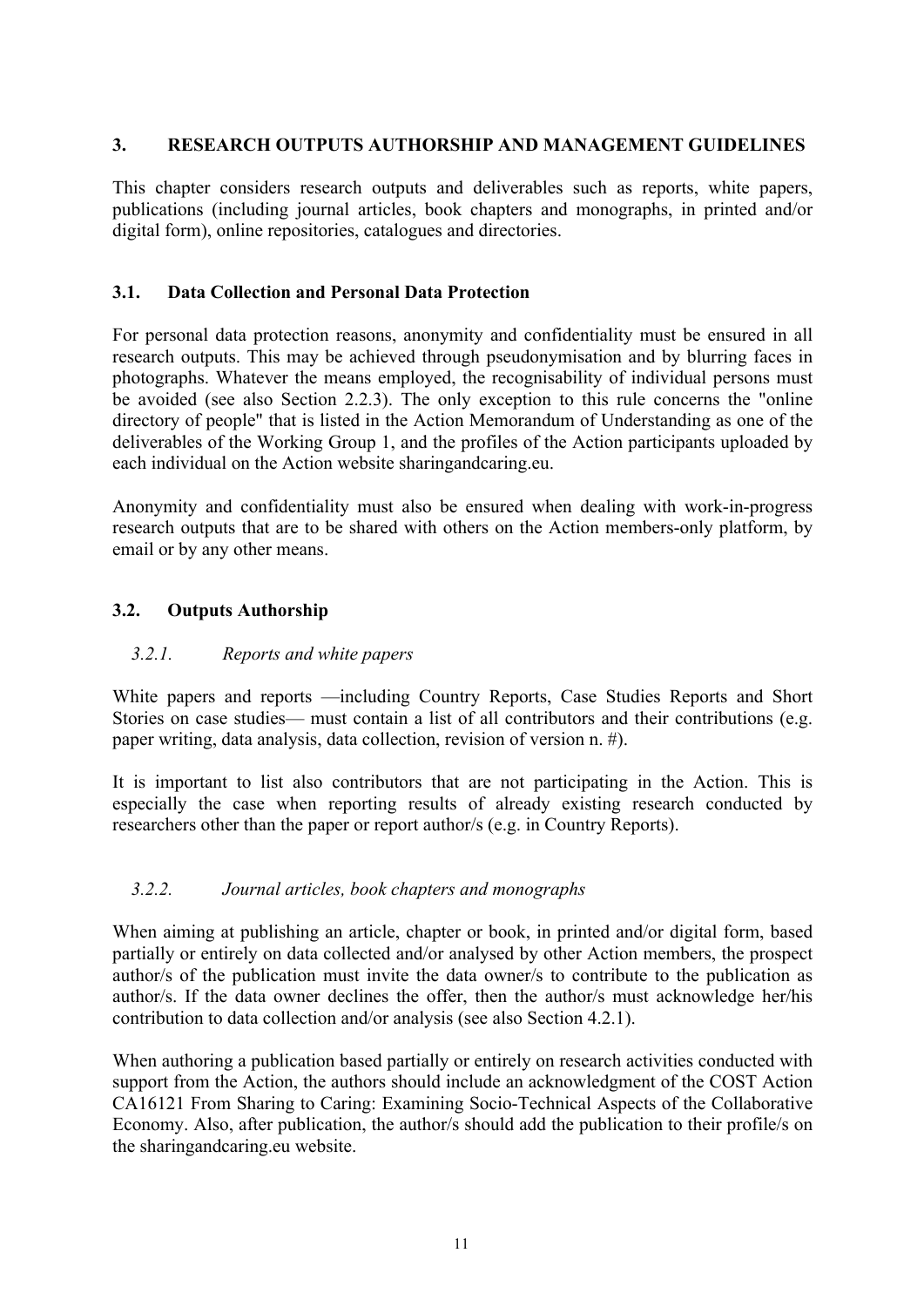## *3.2.3. Online repositories, catalogues and directories*

Repositories, catalogues and directories published online —including, but not limited to, deliverables published on the Action public website (sharingandcaring.eu) such as the Online repository of case studies, the Catalogue of technical platforms, and the Directory of people— must include a list of contributors mentioning all involved researchers. Contributors may be listed by their roles, e.g. collection of material, organisation of material, data maintenance and updating. The list of contributors may take several forms in the considered digital space; if the repository or catalogue or directory is made downloadable, the list of contributors must be included in the downloadable file or folder.

#### **3.3. Outputs Accessibility and Re-Usability**

Materials that can be shared on the Action website and are therefore publicly accessible, are the following:

- all deliverables including reports and white papers, repositories, catalogues and directories;
- publications such as journal articles, book chapters and monographs if and only if they are OpenAccess, or CC licensed, or pre-print (but check ROMEO colour<sup>5</sup> for the latter option).

To favour accessibility and re-usability, Action participants are encouraged to release their publications in OpenAccess or with Creative Commons (CC) licenses such as CC BY-NC, CC BY-NC-SA or CC BY-NC-ND. Note that CC BY-NC (Attribution-NonCommercial) and CC BY-NC-SA (Attribution-NonCommercial-ShareAlike) allow for full re-use, whereas CC BY-NC-ND (Attribution-NonCommercial-NoDerivatives) does not allow the distribution of material based on the licensed work and modified by the third party.<sup>6</sup>

<sup>&</sup>lt;sup>5</sup> http://www.sherpa.ac.uk/romeoinfo.html<br><sup>6</sup> For more information, see https://creativecommons.org/share-your-work/licensing-typesexamples/licensing-examples/.